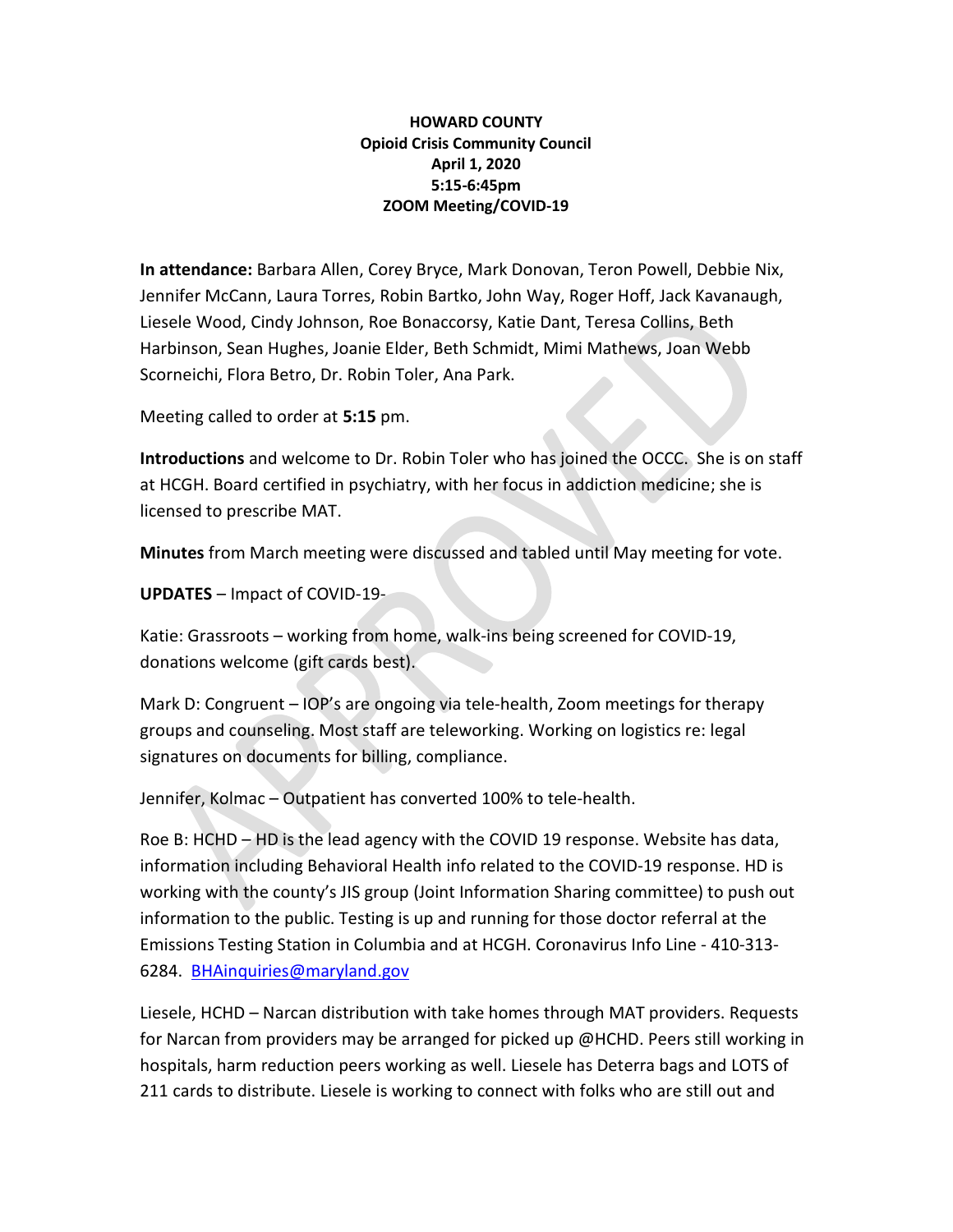interfacing with the public. Debbie suggests connecting with Columbia Community Care, a volunteer group that is working to bridge food insecurity for families in Columbia at 5 HCPSS sites.

Laura T: HCGH – SBIRT screening has been implemented at ER since Feb 25<sup>th</sup>; embedded peer calls patients in ED M-F. Follow-up post discharge by peers as well. Roe stated that the peers are happy with the program to date.

Theresa C: HCPD – Non fatal OD's are down 15% YTD. Fatal OD's are up by 2. Commented that the illicit supply chain for heroin, fentanyl has been interrupted by COVID -19.

Beth H: SOBAR/Advocate – recovery community has moved to online meetings. Social media playing a big part in how folks share details of meetings dates, times. Scary time for those early in recovery; some may not feel comfortable joining an online meeting.

Beth S: MCF/Advocate – Facilities are closed to families, staff teleworking. Online support groups. Feedback has been positive.

Ana Park: My Way Foundation – will convert meetings/classes to online options.

Jack Kavanaugh: Detention Center – No reported cases of COVID-19 to date. MAT on goal; reduced staff stopping classes and group meetings for the time being. No problem doing social distancing. Added recreational activities. Intakes for arrests are down 70%. Facility has been completely cleaned and inmates are participating in this effort.

Joan S: HCDrugFree – Working to get Guiding Good Choices, Middle School Life skills and Parenting classes online. Some copyright issues with GGC information but that is being resolved. Joan asked for feedback about continuing to push out information via their e-newsletter with the vast amounts of information parents and others are now getting electronically. Suggestions that they continue their efforts with brief focused messaging.

Corey B: Oxford House  $-1^{st}$  house opened in HC on March 1. MH and recovery stress is evident. No one is being removed or asked to leave b/c of inability to pay.

Joanie: Donleigh House – Many of the men in the house are concerned about working in environments that might be unsafe. The men in the house are living in the spirit of "we". Ensuring no one feels isolated in the group living dynamic.